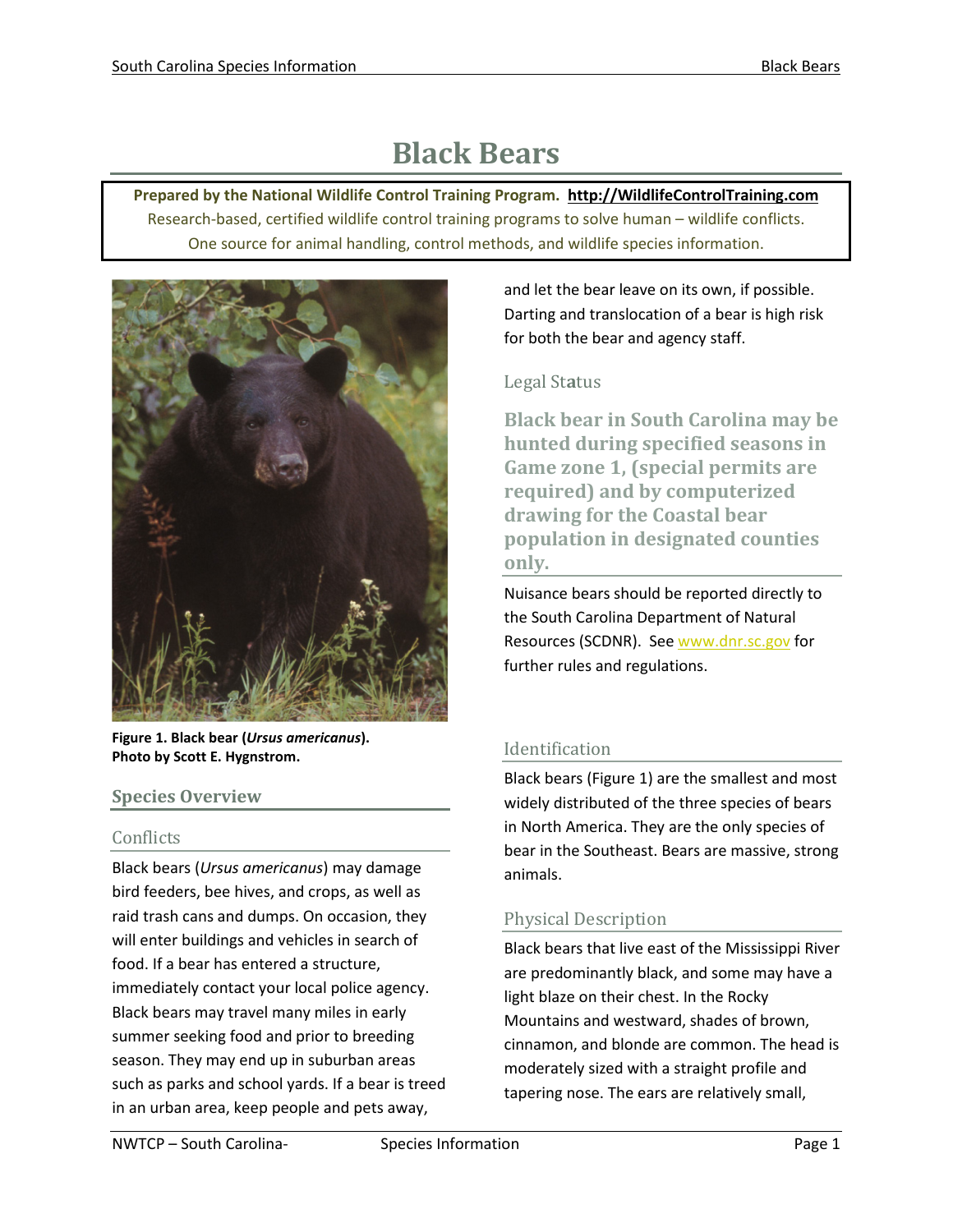rounded, and erect. The tail is short (3 to 6 inches) and inconspicuous. Each foot has five curved claws, about 1 inch long, that do not retract. Bears walk with a shuffling gait but can be quite agile and quick.

# Health and Safety Concerns

Bears suffer from a variety of internal and external parasites, some of which may be transmitted to humans. Zoonotic diseases include the worm responsible for trichinellosis, and the protozoan that causes toxoplasmosis.

Although black bears generally avoid humans, they have attacked people. However, encounters are rarely fatal. Always respect bears and keep a safe distance. If a bear starts to approach, shout and wave your arms to try to scare the animal.

# **General Biology, Reproduction, and Behavior**

# Reproduction

Black bears become sexually mature at about 3½ years of age, but some females may not breed until their fourth year or later. Black bears breed during the summer, usually in late June or early July.

Females in good condition usually produce two or three cubs that weigh 7 to 12 ounces at birth. Bears in urban areas with subsidized food have had up to five cubs in a single litter.

Females give birth between late December and early February while in their dens. Only females care for young. Males sometimes kill and eat cubs.

Cubs are weaned in late summer, but usually stay close to their mother throughout their first year. After the breeding season, females and their yearlings may travel together for a few weeks.

# Nesting/Denning Cover

Sites for dens are quite variable and include piles of rocks or brush, excavations, hollow trees, and structures made by humans. The den floor may be covered with grass and leaves, or left bare. Many dens are at ground level under fallen trees, or sometimes even decks.

## Behavior

Black bears typically are nocturnal, although occasionally they are active during the day. In the South, black bears tend to be active yearround.

The home range of a black bear depends on the type and quality of habitat, and the sex and age of the bear. In mountainous regions, bears encounter a variety of habitats by moving up or down in elevation. Where the terrain is flat, bears typically range more widely in search of resources. Most adult females have welldefined home ranges of 5 to 20 square miles. Ranges of adult males are several times larger.

# Habitat

Black bears frequent heavily forested areas, including large swamps and mountainous regions.

# Food Habits

Black bears are omnivorous and forage on a wide variety of plants and animals.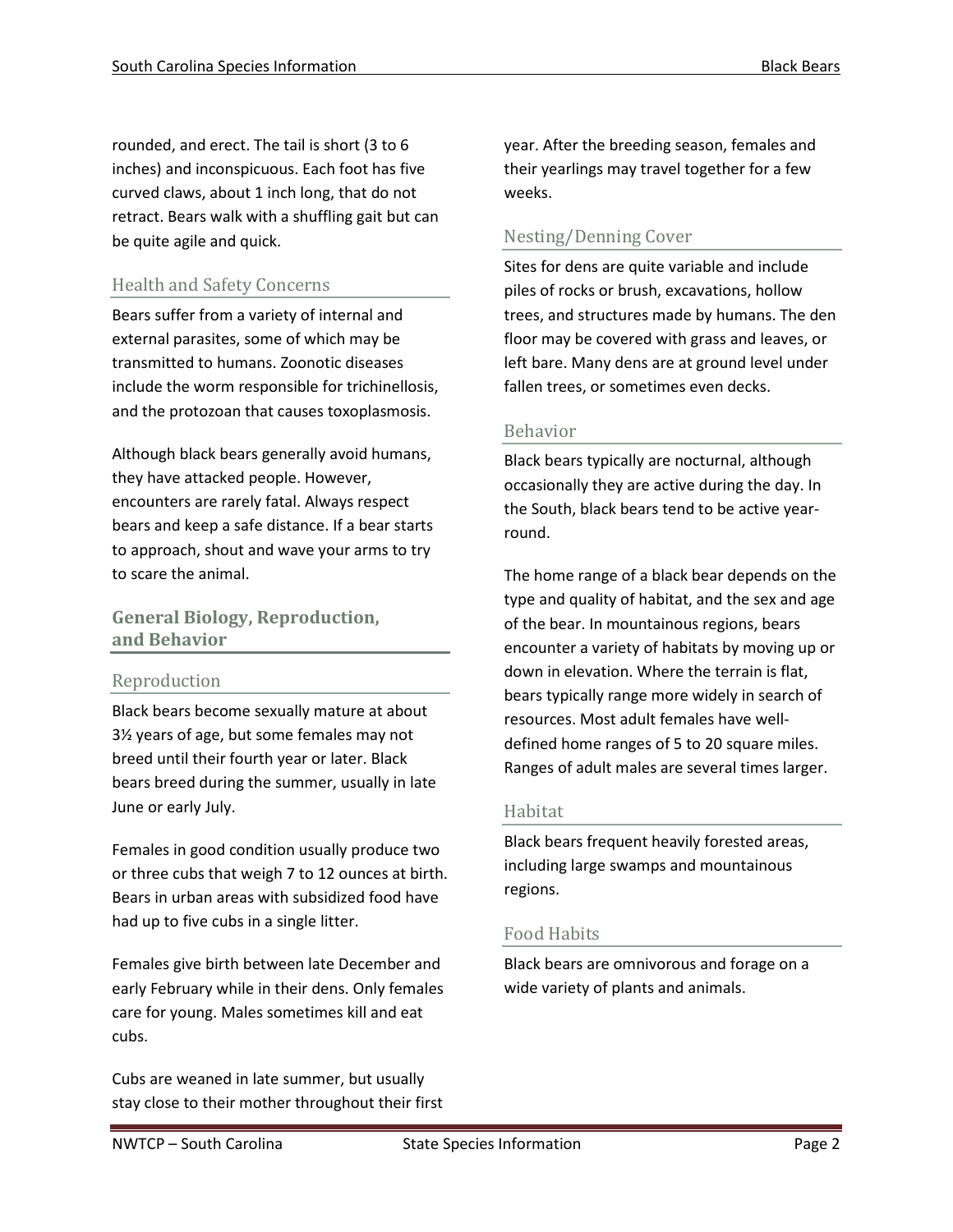

**Figure 2. Black bear feeding on trash. Image provided by Gary R. Goff.**

Their diet typically is determined by the seasonal availability of food. About 80% of their diet is plant material, and typical foods include grasses, berries, nuts, tubers, inner bark, insects, small mammals, eggs, carrion, and garbage (Figure 2).

#### Voice, Sounds, Tracks, and Signs

Bears normally are silent when traveling. They emit grunts with young, and may blow and click their teeth if they are upset. Females use loud, staggered grunts to threaten unwanted males. Bears utter moans when subordinate to others.

#### **Damage Identification**

#### Damage to Landscapes

Bears can cause extensive damage to trees, especially in second-growth forests, by feeding on the inner bark, or clawing the bark to leave territorial markings. Black bears damage orchards by breaking trees and branches in attempts to reach fruit. They often will return to an orchard nightly. Due to repeated damage to orchards, and trees with broken limbs, losses often are economically significant.

#### Damage to Crops and Livestock

Black bears damage field crops such as corn, and occasionally alfalfa or oats. Large, localized areas of broken, smashed stalks show where bears have fed in cornfields. Bears eat the entire cob, whereas raccoons strip the ears from the stalks and chew the kernels from the ears. Black bears prefer corn in the milk stage.

Black bears destroy beehives (Figure 3). Damage to beehives includes broken and scattered combs and hives, with claw and tooth marks. Hair, tracks, scat, and other sign may be found in the immediate area. A bear usually will use the same path to return every night until all of the brood, comb, and honey are eaten.



**Figure 3. Beehives damaged by a bear. Photo by Paul D. Curtis.**

#### Damage to Structures

Black bears can damage homes and vehicles when searching for food. Black bears also will scavenge in garbage cans, break in and demolish the interiors of cabins, damage bird feeders, and raid campsites and food caches.

## **Damage Prevention and Control Methods**

#### Habitat Modification

Prevention is the best approach to handling damage by black bears. Sanitation and proper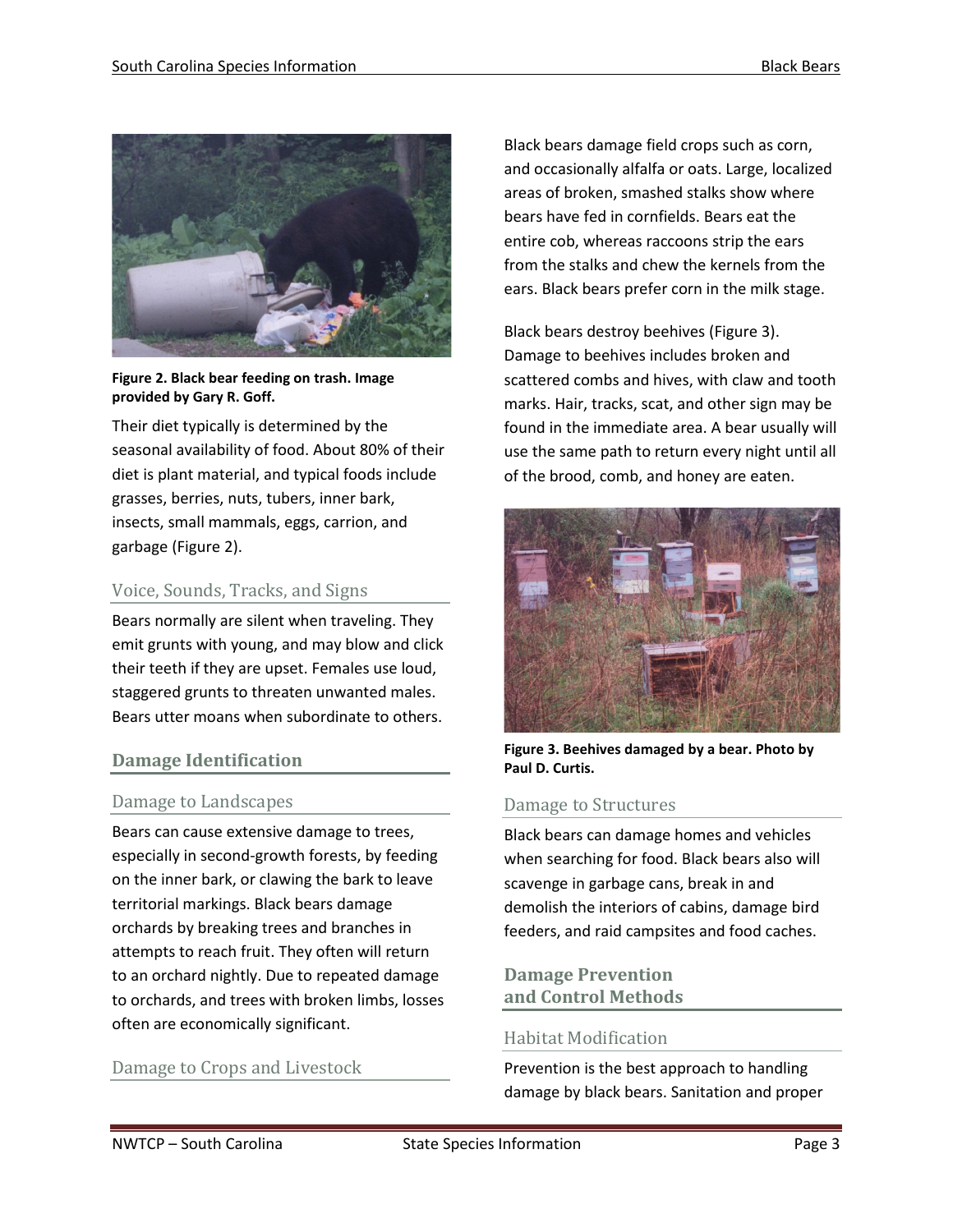management of garbage are essential. Store food, organic waste, and other attractants in bear-proof containers. Use garbage cans for nonfood items only, and place food waste in bear-proof garbage receptacles (Figure 4). Pick up garbage regularly, and place garbage at the curb the morning of pick up rather than the night before. Reduce access to landfills through fencing, and bury refuse daily.

Eliminate garbage and carcass dumps. Surround dumpsters with electric fences. Only feed birds during winter, when bears are denning. Plant crops (e.g., corn, oats, fruit) away from forest edges if possible. Pick and remove all dropped fruit from orchards.



**Figure 4. Bear-proof trash can. Photo by Stephen M. Vantassel.**

Prohibit all feeding of bears. If possible, locate campgrounds, campsites, and hiking trails in areas that are not frequented by bears. If feasible, clear hiking trails to provide a minimum viewing distance of 50 yards down the trail. Avoid bear feeding and denning areas.

Black bears can tear open doors, rip holes in siding, and break glass windows to gain access to food stored inside cabins, tents, and other structures. Use solid frame construction, ¾-inch plywood sheeting, and strong, tight-fitting shutters and doors. Steel plating is more impervious than wood.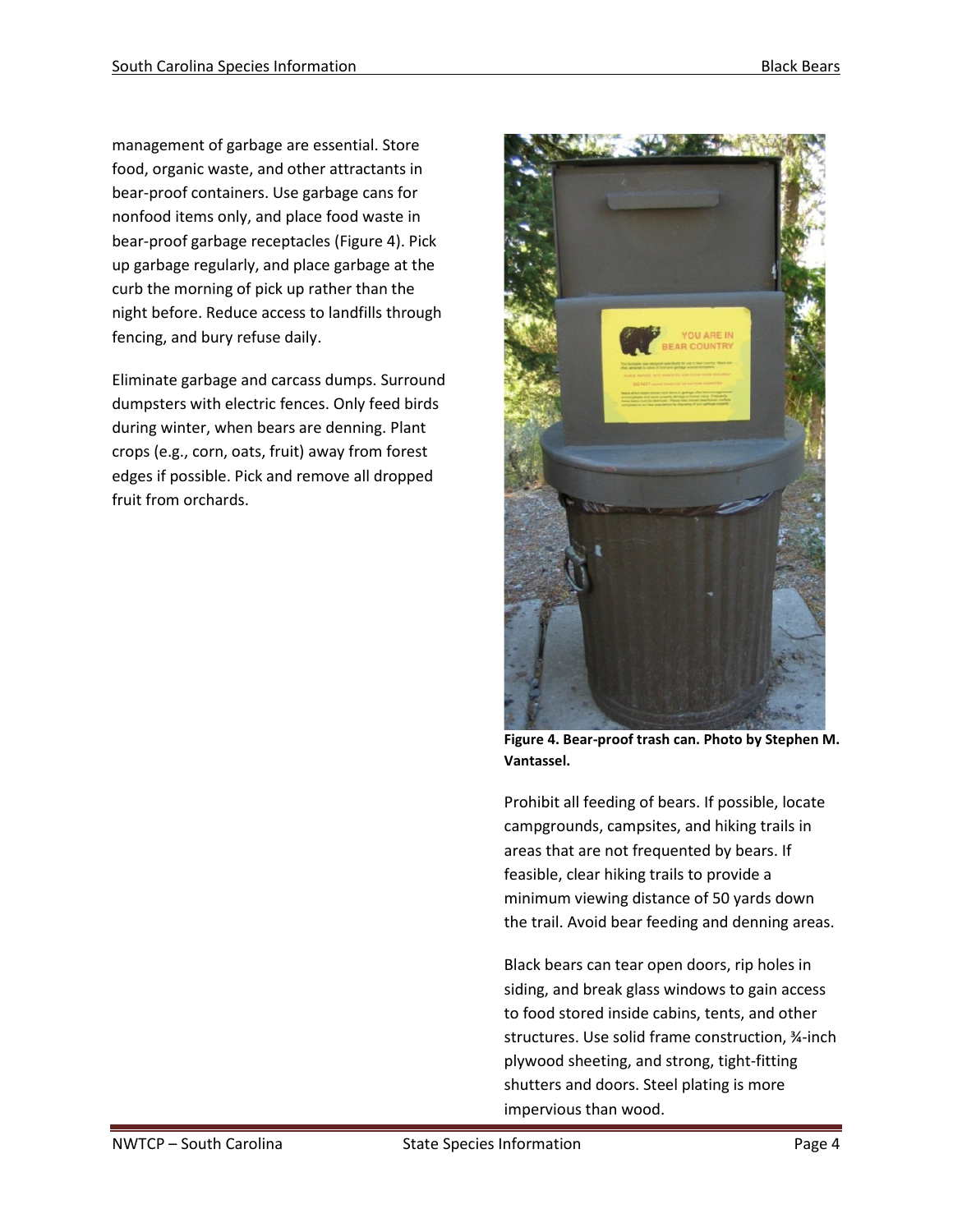Place beehives on a flat or low-sloping garage roof. Add extra roof braces as two hives full of honey can weigh 800 pounds or more. Another technique is to place hives on an 8- X 40-foot flatbed trailer, and surround it with a 3-strand electric fence. Although expensive, this method makes hives less vulnerable to bear damage and makes moving them very easy.

In South Carolina, it is illegal to entice bears by any means. The law states that you must take away the attractants when bears are coming to your yard.

#### Exclusion

Confine livestock in buildings and pens at night, especially during lambing or calving seasons. Remove and dispose of carcasses by deep burial. Place livestock pens and beehives away from wooded areas or protective cover, and surround them with electric fences.

Fences have proven effective in deterring bears from landfills, apiaries, cabins, and other highvalue properties. Fences, however, may be relatively expensive. Consider the extent, duration, and cost of damage. Many fence designs have been used with varying degrees of success. Electric chargers increase the effectiveness of fences.

# Frightening Devices

Habituated bears that are conditioned to food can be very dangerous. Do not use any frightening method that would threaten a bear and elicit an attack. If a frightening technique does not cause the bear to flee in a few seconds, stop and try a different method.

Black bears can be frightened for short periods from an area such as a building or livestock corral by use of night-lights, strobe lights, loud

music, pyrotechnics, exploder canons, scarecrows, and trained guard dogs. Change the position of frightening devices frequently. Individual bears usually become habituated to them, at which point frightening devices are ineffective, and human safety becomes a concern.

Aversive conditioning requires unpleasant experiences to encourage bears to stop nuisance behaviors such as visiting landfills or getting close to urban areas. Hazing is most successful when used on bears before they become conditioned to food provided by humans. Tactics include chasing accompanied by yelling, throwing rocks, cracker shells, pepper spray, 12-gauge plastic slugs, gel-filled paint balls, bean bags, or 38-mm rubber bullets.

# Repellents

Capsaicin spray has been tested and used effectively on black bears in close quarters and threatening encounters. The range for most products is less than 30 feet, so capsaicin is only effective in close encounters. Do not spray capsaicin on objects or in areas in an attempt to repel bears, as the spray actually may attract them. When using capsaicin spray, make sure that you are upwind of the target so that you do not suffer from the effects.

# Toxicants

No toxicants are registered.

# Shooting

As last resort, shooting is effective for dealing with a black bear that poses an immediate threat to safety. Specified hunting seasons and required permits for bear hunting in South Carolina are listed online. See [www.dnr.sc.gov.](http://www.dnr.sc.gov/)